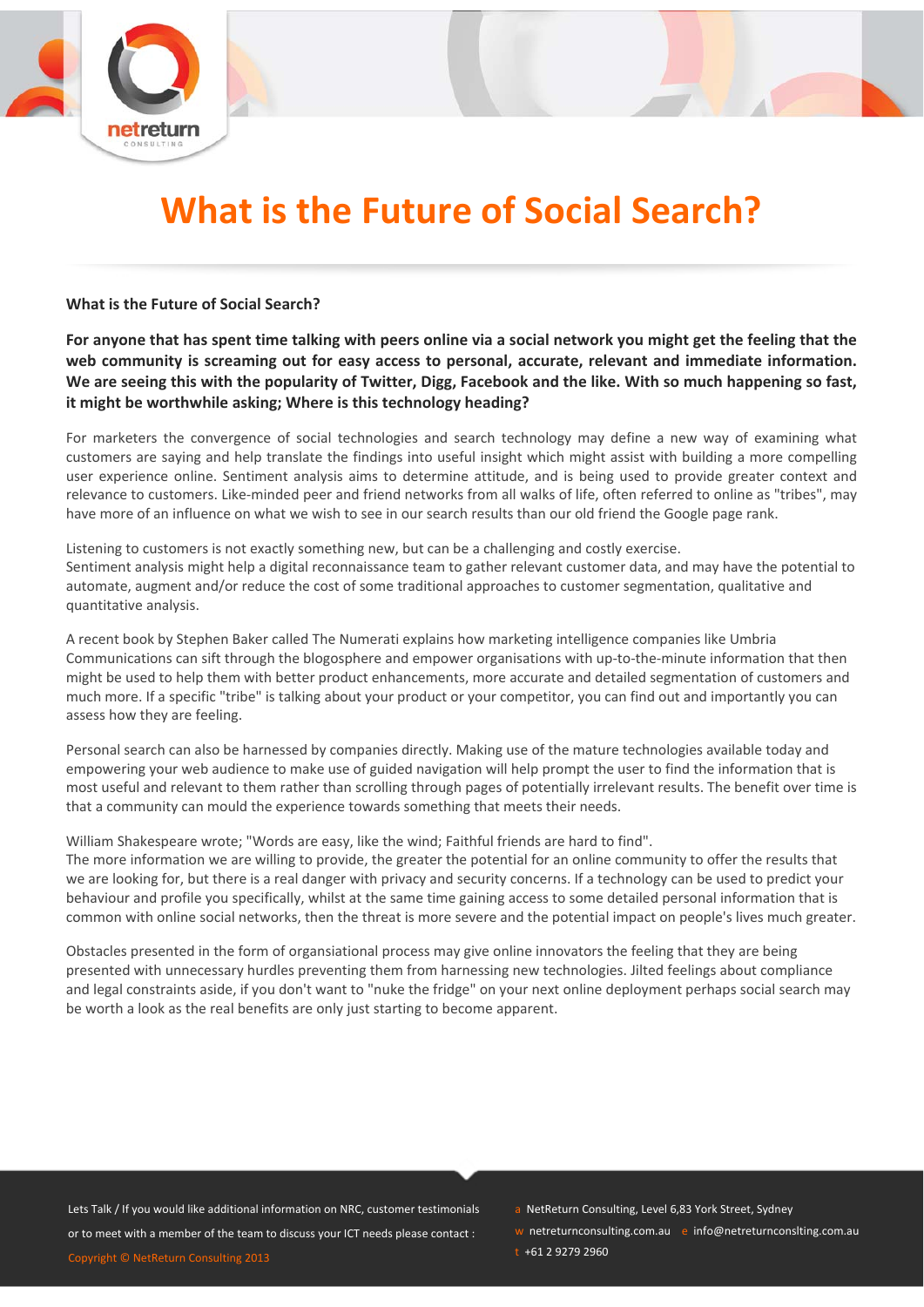





# **Get ready for the next wave of website architecture**

'Smartening up' your website is now so much more than a careful redesign.

Website architecture is evolving. There are big changes coming in terms of how information can be arranged and searched on your website.

Let us help you understand what new opportunities these developments will bring to your business so you can:

- Keep your website relevant as your customers' needs change
- Respond better to changes in customers' behavior
- Keep ahead of your competitors

## **Prepare to give your users more**

You may think your current site looks just right. The design is first class. The site's functional. And visitors can find what they're looking for when they visit. But there will come a point in the future when what you've done won't be enough. Some of your current users will be gone. And new visitors to your site will arrive ...then leave. What might they be getting elsewhere?

Welcome to the world of collective intelligence, where websites are capable of responding to users needs with much more flexibility. If you're not harnessing this technology, your competitors will be. And this will cost you in the end.

## **How websites work today**



The way most modern websites are designed today is using an approach established in the late 1990s. It's stable and wellunderstood website architecture. But this approach can fail your business because it's rather rigid. When a visitor to your site changes behaviour or needs something your site was not originally designed for, their experience will be less than ideal.

For a site to stay relevant, it needs to be capable of reacting dynamically to visitors' changing needs. The current design approach does not allow for an understanding of the usefulness of each piece of content and the context in which that information is useful.

Lets Talk / If you would like additional information on NRC, customer testimonials or to meet with a member of the team to discuss your ICT needs please contact :

Copyright © NetReturn Consulting 2013

- a NetReturn Consulting, Level 6,83 York Street, Sydney
- w netreturnconsulting.com.au e info@netreturnconslting.com.au
- $t + 61$  2 9279 2960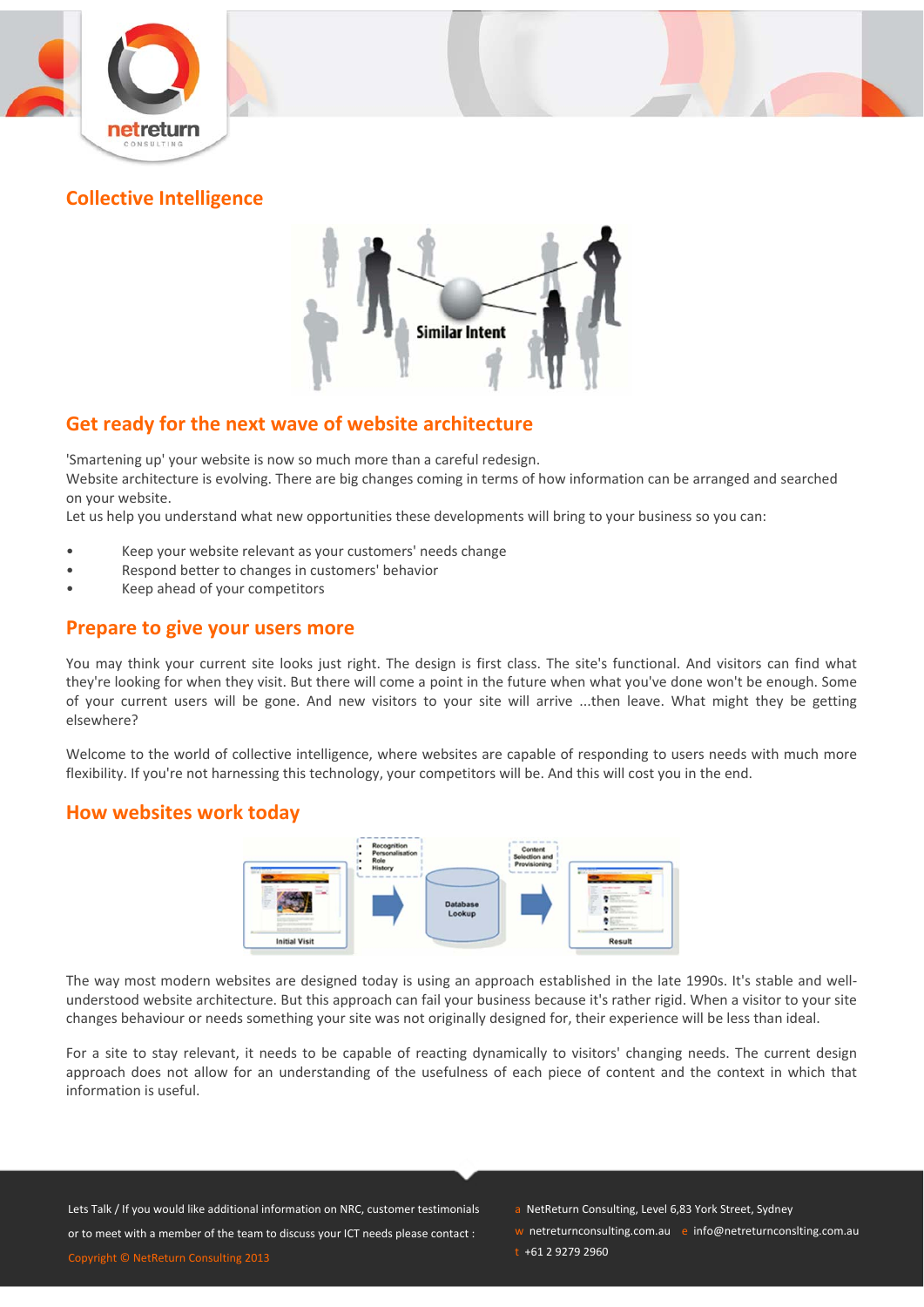



## **How websites will work in the future**



In future, websites will be capable of responding to users needs more flexibly. This will be possible through a combination of search technology, content analytics and software available over the web. By gathering and manipulating more information, from more sources, a website can respond to new and changing needs.

This new architecture will also be capable of providing you with more detailed information about why new patterns of behavior are occurring and what this new behavior means for your business. For example, perhaps buyers are beginning to care more about product features than they do about price. Think of the implications this would have for how you approach your marketing.

# **How does collective intelligence work? ‐ understanding the user experience**

Collective intelligence uses a combination of search technology, content analytics and software available over the web. Used in combination, these technologies can allow the site to respond more flexibly to a user's changing needs.

#### *So how does it work from the user's perspective?*

As before, a visitor comes to your site and initiates a session. The website still accesses its look‐up database for information about this user, however now the website can draw on other sources of information to make inferences about that user.

Lets Talk / If you would like additional information on NRC, customer testimonials or to meet with a member of the team to discuss your ICT needs please contact : Copyright © NetReturn Consulting 2013

- a NetReturn Consulting, Level 6,83 York Street, Sydney
- w netreturnconsulting.com.au e info@netreturnconslting.com.au
- $t + 61$  2 9279 2960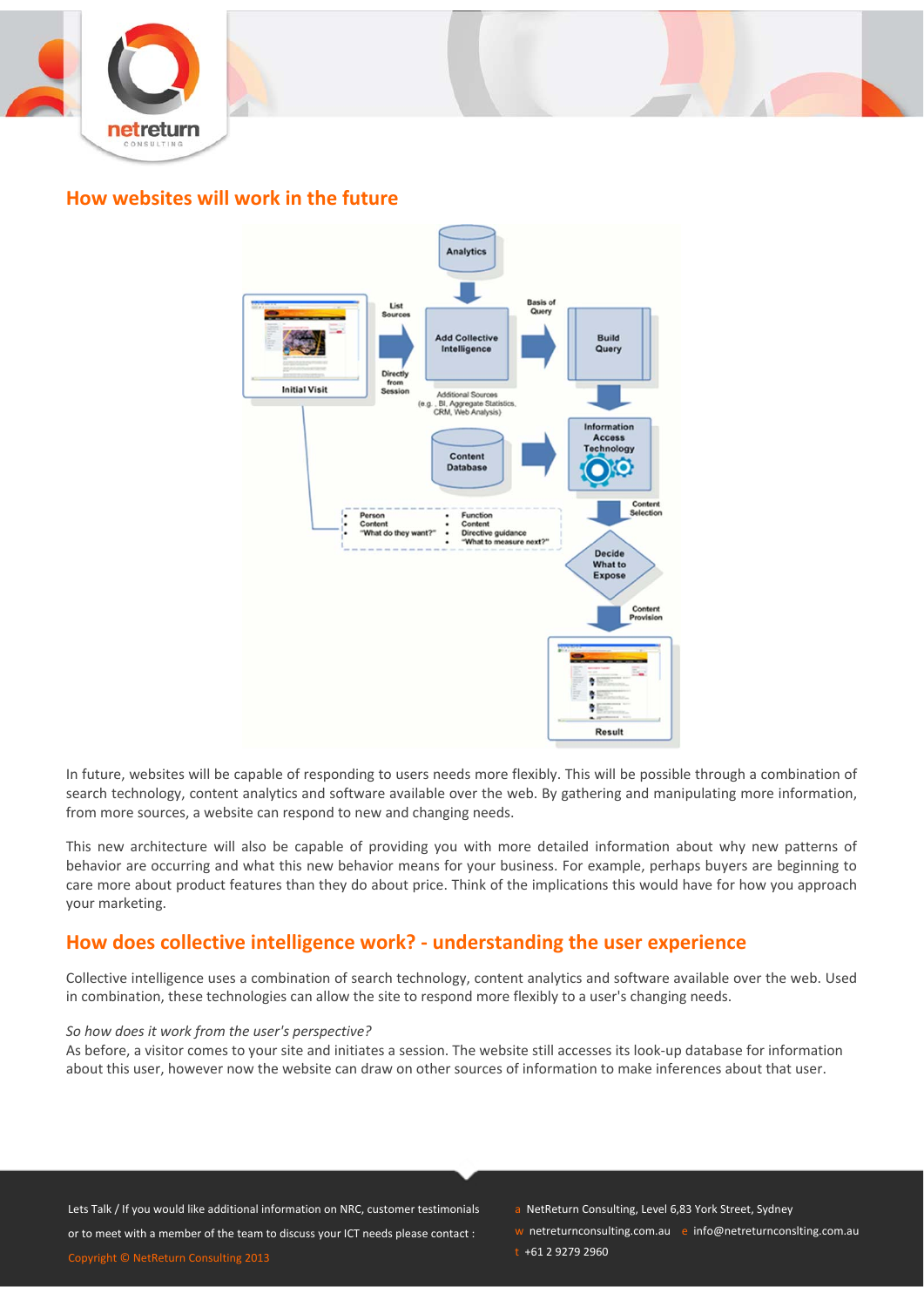

The site does this using collective intelligence patterns. By looking at what similar users, with similar needs have done, and analyzing this information, the site gives a much more meaningful response to the user.

*What type of information might the site draw on?*

- Recommendations and information from social networks involving the user or website
- Purchases made by other users with a similar profile
- Pattern matching based on similar behaviours

*What's different about the information presented to the user?* 

- The search results presented to the user have a relevance rating, much like an Internet search today. The difference is the results will consist of the best response to the user given the intelligence gathered up to and including the last click.
- The response will primarily consist of content, but is capable of providing other things relevant to the user, like invitations to events, or special offers.
- Rather than giving the user a one-size-fits-all result, it might also offer other information. It could connect the user with other people who might provide advice on how to get the best out of the recommended product.

# **Benefits to your business**

A website using collective intelligence is capable of providing lots of important information about users evolving behavior and changing needs.

- Analysis of users' behavior on the site, by area
- More feedback from the user
- Better understanding of the marketplace

This stream of information continually refines the queries and results. It helps determine what options your site should offer users.

## **What to do next**

Now is the time to begin planning for a gradual transition to a new design, harnessing the technologies which will provide your users with this greatly enhanced experience. We will work with you to create;

- a list of the technologies and sources of information that could make a difference
- a step-by-step plan for incorporating new technologies into your existing site focussing on what will have the biggest impact
- a plan for your information access technologies, optimised for the content on your site
- a web strategy to create an engaging experience for your users. The most successful experience might include selected functions, content positioning, and social or collaborative components.

We'll also help you;

- look into internal applications that might provide insight. Possibilities include your demand management system or marketing analytical applications and CRM
- Evaluate content aggregators that might provide insight into your users.
- Assess which information access technologies might help your website. For example, advanced technologies for presenting results and information can add significant value.

- a NetReturn Consulting, Level 6,83 York Street, Sydney
- w netreturnconsulting.com.au e info@netreturnconslting.com.au
- $t + 61$  2 9279 2960